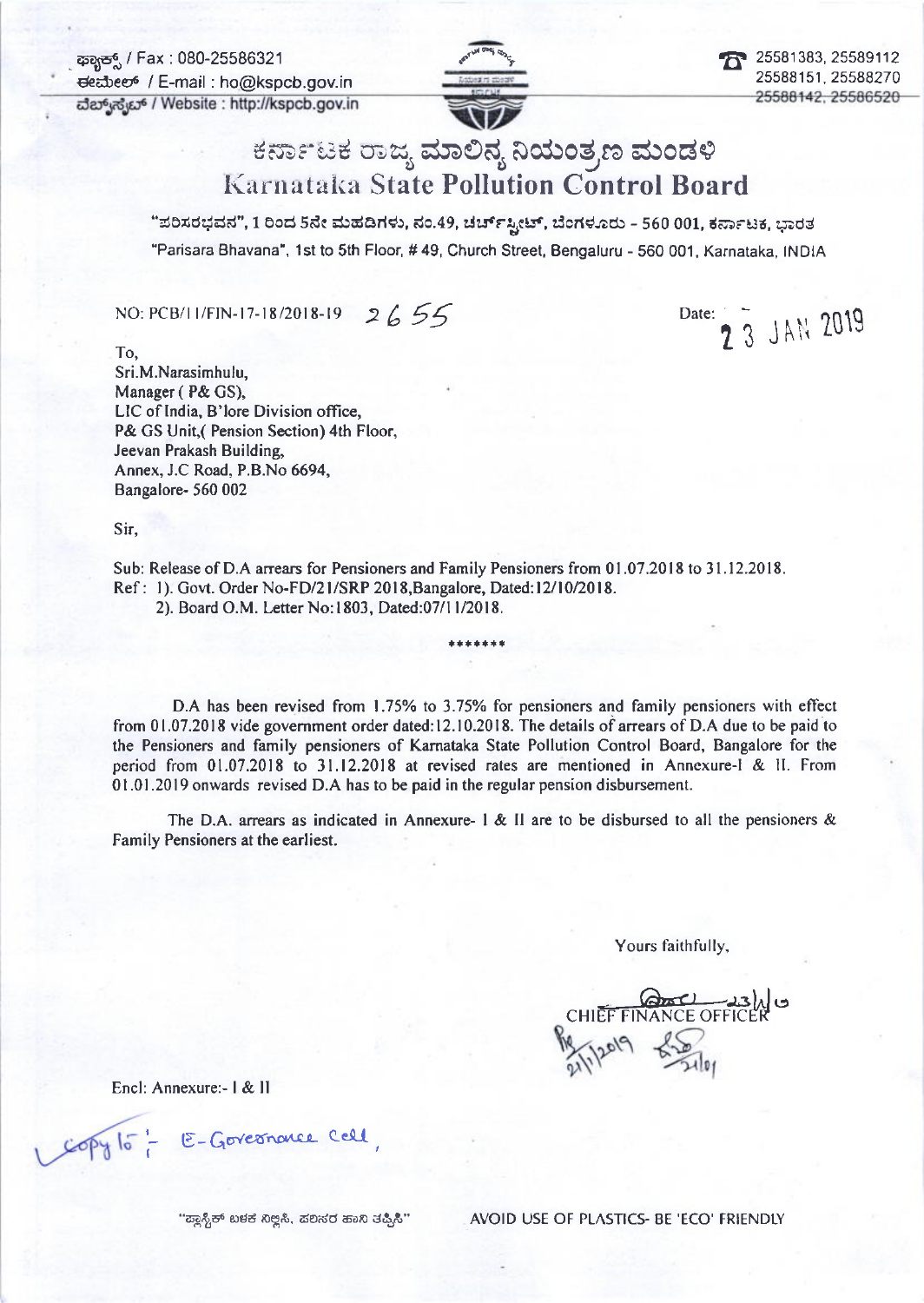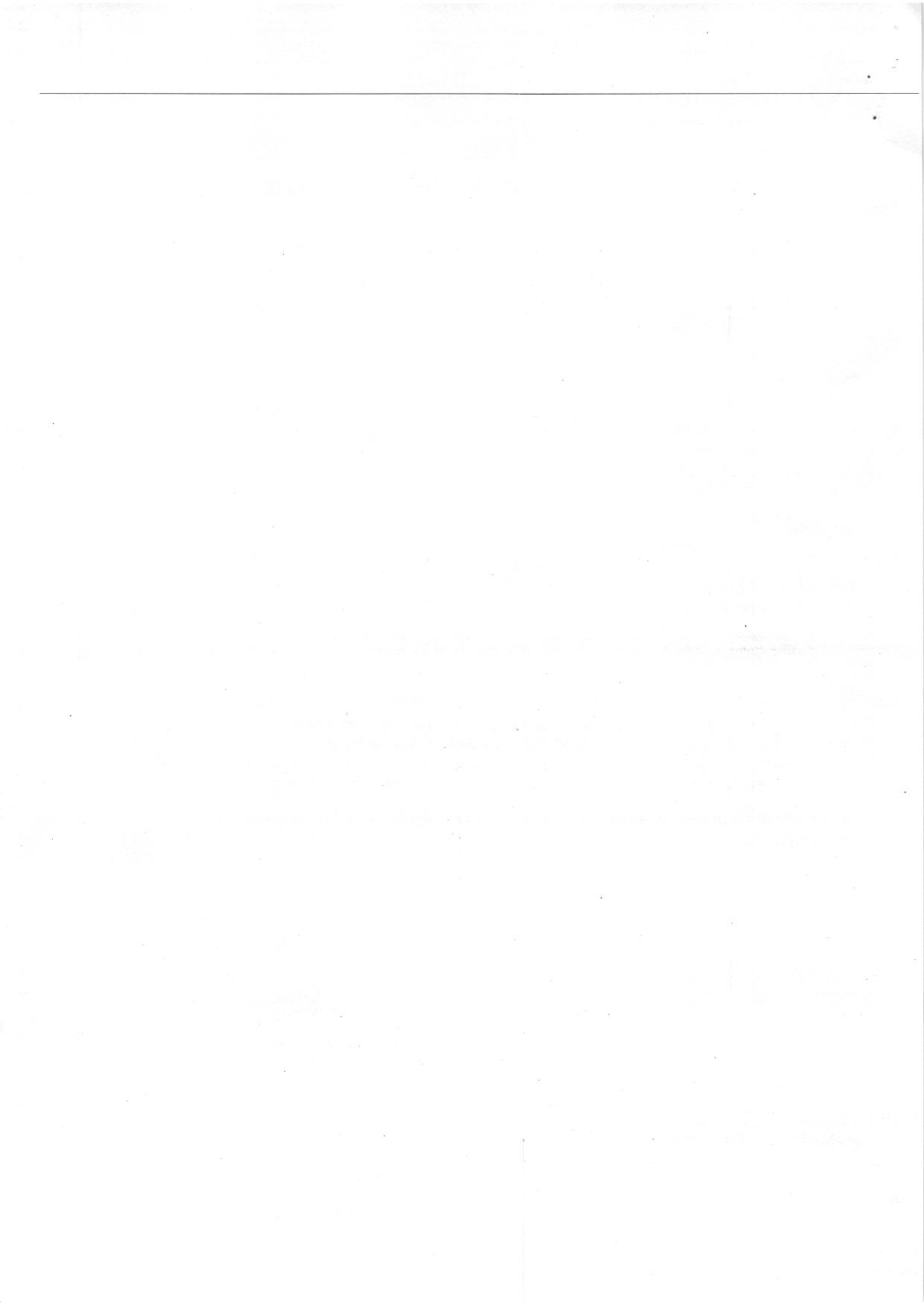## **ANNEXURE-I**

 $\zeta$  $\tilde{\mathbf{r}}^{\star}$ 

 $\begin{bmatrix} \mathbf{r}^{\mathbf{r}} & \mathbf{r}^{\mathbf{r}} \\ \mathbf{r}^{\mathbf{r}} & \mathbf{r}^{\mathbf{r}} \end{bmatrix} = \begin{bmatrix} \mathbf{r}^{\mathbf{r}} & \mathbf{r}^{\mathbf{r}} \\ \mathbf{r}^{\mathbf{r}} & \mathbf{r}^{\mathbf{r}} \end{bmatrix}$ 

192

#### STATEMENT SHOWING THE D.A.ARREARS TO BE PAID FOR THE PERIOD FROM 01.07.2018 TO 31.12.2018 TO THE PENSIONERS OF KSPCR

|                  |                                   |                       | <b>PERMIT TO THE FERDRONERS OF ROLLO</b> |                    |                      |                           |                                                               |
|------------------|-----------------------------------|-----------------------|------------------------------------------|--------------------|----------------------|---------------------------|---------------------------------------------------------------|
| SI.<br>No.<br>리. | Name of the Pensioner<br>Sri/Smt. | <b>ANNUITY NUMBER</b> | <b>Basic Pension</b>                     | Due DA at<br>3.75% | Drawn DA at<br>1.75% | <b>Diffrence</b>          | Arrears D.A for 6<br>months from<br>1.7.2018 to<br>31.12.2018 |
| $\mathbf{1}$     | Sampangi Ramaiah. C.N.            | 30-1170               | 19372                                    | 726.45             | 339.01               | 387.44                    | 2325                                                          |
| 2                | Sree Rangamma                     | 501M0530005886        | 26585                                    | 996.94             | 465.24               | 531.70                    | 3190                                                          |
| 3                | Ramaiah B.                        | 501M1007008601        | 49554                                    | 1858.28            | 867.20               | 991.08<br>ú               | 5946                                                          |
| $\ddot{4}$       | Sreeramalu, N                     | 061M0701013225        | 16649                                    | 624.34             | 291.36               | $\frac{1}{2}$ ,<br>332.98 | 1998                                                          |
| 5                | Shankaramma, M                    | 501M0201012086        | 12169                                    | 456.34             | 212.96               | 243.38                    | 1460                                                          |
| 6                | Bharath Bhushan K.                | 501M1231011694        | 24623                                    | 923.36             | 430.90               | 492.46                    | 2955                                                          |
| -7               | Ramakrishna. S                    | 061M0121017562        | 48369                                    | 1813.84            | 846.46               | 967.38                    | 5804                                                          |
| $^{\rm 8}$       | Shambhavi Kamath                  | 061M0101018514        | 21752                                    | 815.70             | 380.66               | 435.04                    | 2610                                                          |
| 9                | Bheem Naik T.                     | 061M0101018552        | 23519                                    | 881.96             | 411.58               | 470.38                    | 2822                                                          |
| 10               | Rajeshwari B.N.                   | 061M0601020930        | 18296                                    | 686.10             | 320.18               | 365.92                    | 2196                                                          |
| 11               | Muralidhara                       | 061M0301020672        | 14900                                    | 558.75             | 260.75               | 298.00                    | 1788                                                          |
| 12               | Narasimhaiah N.                   | 061M0601020738        | 27339                                    | 1025.21            | 478.43               | 546.78                    | 3281                                                          |
| 13               | Kullegowda D.                     | 061M0707020892        | 17833                                    | 668.74             | 312.08               | 356.66                    | 2140                                                          |
| 14               | Shamanna J.                       | 061M0901021242        | 15517                                    | 581.89             | 271.55               | 310.34                    | 1862                                                          |
| 15               | Althaf Hussain C.                 | 061M1101020692        | 19144                                    | 717.90             | 335.02               | 382.88                    | 2297                                                          |
| 16               | Shyamsundar R.                    | 061M1101022207        | 47188                                    | 1769.55            | 825.79               | 943.76                    | 5663                                                          |
| 17               | Sivakumar Nagur                   | 061M040123678         | 17420                                    | 653.25             | 304.85               | 348.40                    | 2090                                                          |
| 18               | Vasantha C.                       | 061M0501023227        | 27260                                    | 1022.25            | 477.05               | 545.20                    | 3271                                                          |
| 19               | Ramegowda S.K.                    | 061M0701024112        | 26130                                    | 979.88             | 457.28               | 522.60                    | 3136                                                          |
| 20               | Krishna                           | 061M0701024113        | 19483                                    | 730.61             | 340.95               | 389.66                    | 2338                                                          |
| 21               | Shivakumar S.R.                   | 061M0401024637        | 9618                                     | 360.68             | 168.32               | 192.36                    | 1154                                                          |
| 22               | Eshappa                           | 061M1201025433        | 20713                                    | 776.74             | 362.48               | 414.26                    | 2486                                                          |
| 23               | Siddaraju H.                      | 061M0701024114        | 26130                                    | 979.88             | 457.28               | 522.60                    | 3136                                                          |
| 24               | Jayapraksh M.N.                   | 061M0603030610        | 53101                                    | 1991.29            | 929.27               | 1062.02                   | 6372                                                          |
| 25               | Ningarajappa N.                   | 061M0601027289        | 17932                                    | 672.45             | 313.81               | 358.64                    | 2152                                                          |
| 26               | Simha M.D.N.                      | 061M0601027370        | 55467                                    | 2080.01            | 970.67               | 1109.34                   | 6656                                                          |
| 27               | Venkatasubbarao M.S.              | 061M0801028311        | 23396                                    | 877.35             | 409.43               | 467.92                    | 2808                                                          |
|                  | 28 Nagaraju S.C.                  | 061M0301029572        | 21635                                    | 811.31             | 378.61               | 432.70                    | 2596                                                          |
|                  | 29 Sujatha N.R.                   | 061M0301030193        | 21731                                    | 814.91             | 380.29               | 434.62                    | 2608                                                          |
| 30               | Narayanaswamy C.                  | 061M0603030611        | 22783                                    | 854.36             | 398.70               | 455.66                    | 2734                                                          |
| 31               | Bhagyavan T.                      | 061M0609030713        | 11684                                    | 438.15             | 204.47               | 233.68                    | 1402                                                          |
| 32               | Basavaraju Urs V.                 | 061M0617030831        | 22560                                    | 846.00             | 394.80               | 451.20                    | 2707                                                          |
| 33               | Panchaiah Nandikol                | 061M0901032087        | 27260                                    | 1022.25            | 477.05               | 545.20                    | 3271                                                          |
| 34               | Subbalakshmi K.S                  | 061M1222033169        | 22942                                    | 860.33             | 401.49               | 458.84                    | 2753                                                          |
| 35               | Vijayalakshmi G.                  | 061M0518034247        | 22758                                    | 853.43             | 398.27               | 455.16                    | 2731                                                          |
| 36               | Pamila G.                         | 061M0601035674        | 17097                                    | 641.14             | 299.20               | 341.94                    | 2052                                                          |
| 37               | Shabbir Hussain                   | 061M0701036054        | 19547                                    | 733.01             | 342.07               | 390.94                    | 2346                                                          |
| 38               | Shivarudraswamy P.                | 061M0701036024        | 31363                                    | 1176.11            | 548.85               | 627.26                    | 3764                                                          |
| 39               | T.R.Basavarajappa                 | 061M0701035818        | 20154                                    | 755.78             | 352.70               | 403.08                    | 2418                                                          |
| ł0               | Prakash S.                        | 061M0701036057        | 24365                                    | 913.69             | 426.39               | 487.30                    | 2924                                                          |
| $\overline{1}$   | Madhachar                         | 061M0701036052        | 12842                                    | 481.58             | 224.74               | 256.84                    | 1541                                                          |

Page 1

 $\frac{1}{2}$ 

 $\bar{\kappa}$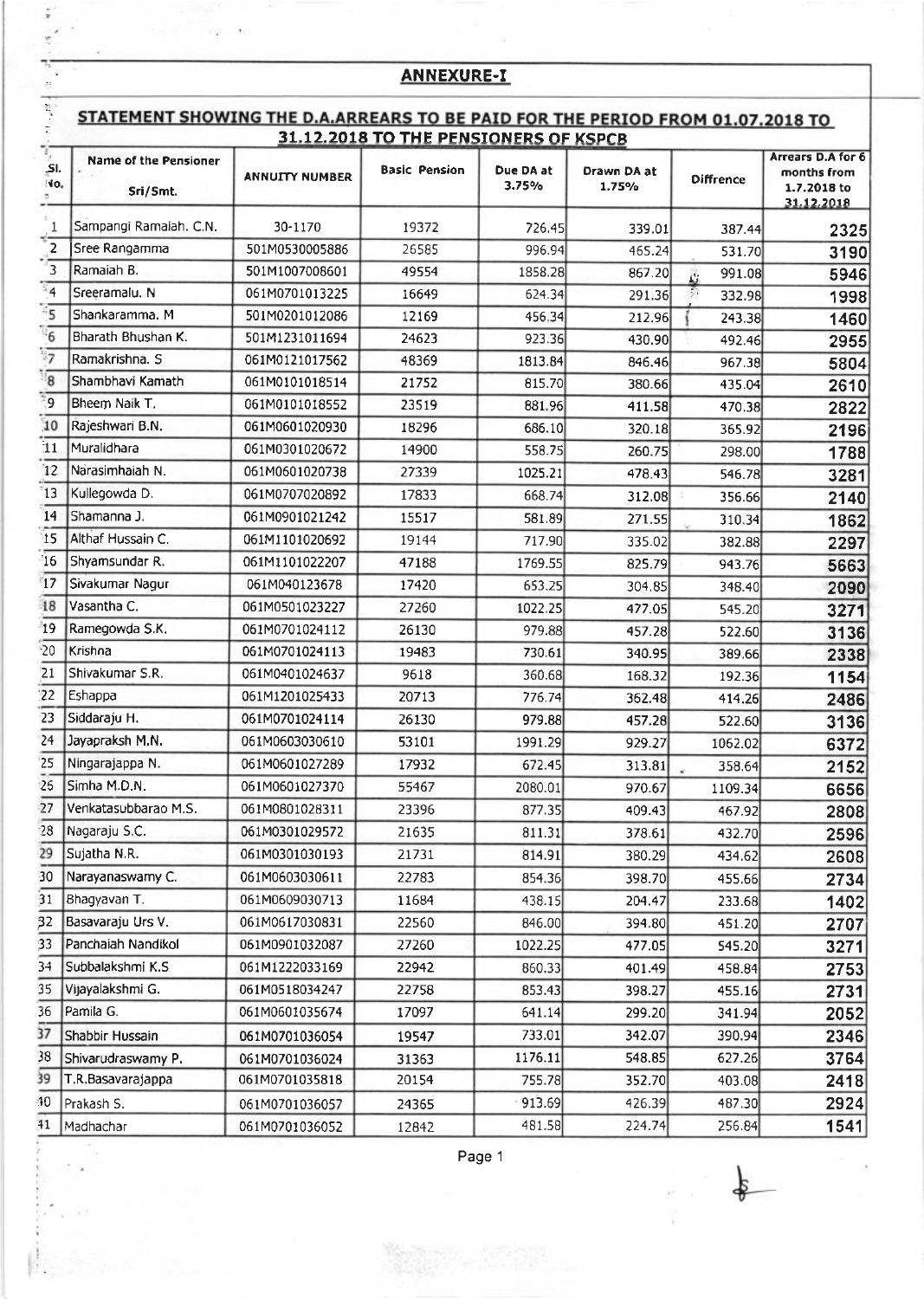|          |                        | 061M1001037690  | 22555          | 845.81   | 394.71   | 451.10   | 2707   |
|----------|------------------------|-----------------|----------------|----------|----------|----------|--------|
| 12       | Venkatesh A.T.         | 061M1201038850  | 22667          | 850.01   | 396.67   | 453.34   | 2720   |
| Ī3       | K.S.Vasuki             | 061M1101038791  | 23972          | 898.95   | 419.51   | 479.44   | 2877   |
| 14       | C.Pushpa               | 061M0101039277  | 21275          | 797.81   | 372.31   | 425.50   | 2553   |
| ł5       | M.S.Muralidhara        | 061M0201039434  | 15515          | 581.81   | 271.51   | 310.30   | 1862   |
| #6<br>17 | Siddashetty            | 061M0301039875  | 21058          | 789.68   | 368.52   | 421.16   | 2527   |
| 18       | Mallappa               | 061M0501040461  | 30550          | 1145.63  | 534.63   | 611.00   | 3666   |
|          | A.V.Nagaraj Shetty     | 060M0501040459  | 16051          | 601.91   | 280.89   | 321.02   | 1926   |
| 49       | R.Shekar               | 061M1001042768  | 13698          | 513.68   | 239.72   | 273.96   | 1644   |
| 50<br>51 | R.N.Wadekar            | 061M1001042783  | 23214          | 870.53   | 406.25   | 464.28   | 2786   |
| 52       | Manju Nagaraju         | 061M0801041464  | 25683          | 963.11   | 449.45   | 513.66   | 3082   |
|          | S.Y.Sampath kumar      | 061M0801041465  | 23878          | 895.43   | 417.87   | 477.56   | 2865   |
| 53       | <b>B.H.Venkatesh</b>   | 061M0901042748  | 23131          | 867.41   | 404.79   | 462.62   | 2776   |
| 54       | Gulab Singh            | 061M09010442703 | 22208          | 832.80   | 388.64   | 444.16   | 2665   |
| 55       | H.R.Mohan Kumar        | 061M0901042705  | 36135          | 1355.06  | 632.36   | 722.70   | 4336   |
| 56       | L.Narayana Swamy       | 061M0901042704  | 15762          | 591.08   | 275.84   | 315.24   | 1891   |
| 57       | R.Raghupathi           |                 | 9718           | 364.43   | 170.07   | 194.36   | 1166   |
| 58       | Muniyamma              | 061M1201043982  | 15764          | 591.15   | 275.87   | 315.28   | 1892   |
| 59       | T.R.Rangamma           | 061M1201044284  | 31608          | 1185.30  | 553.14   | 632.16   | 3793   |
| 60       | C.Channaiah            | 061M1201044506  | 20560          | 771.00   | 359.80   | 411.20   | 2467   |
| 51       | M.R.Rachappana Mata    | 061M0301046257  | 55467          | 2080.01  | 970.67   | 1109.34  | 6656   |
| 52       | S.Nandakumar           | 061M0201045339  |                | 563.40   | 262.92   | 300.48   | 1803   |
| 53       | Venkataswamy           | 061M0501040463  | 15024          | 614.85   | 286.93   | 327.92   | 1968   |
| 64       | R.Narayana Rao         | 061M0701047821  | 16396<br>26925 | 1009.69  | 471.19   | 538.50   | 3231   |
| 55       | S.Balakrishna          | 061M0701047824  |                | 916.46   | 427.68   | 488.78   | 2933   |
| 66       | M.P.Thasildhar         | 061M0701047826  | 24439          | 1043.63  | 487.03   | 556.60   | 3340   |
| 57       | V.Ananda               | 061M0701047827  | 27830          | 683.48   | 318.96   | 364.52   | 2187   |
| 38       | C.Jayakumar            | 061M1201049877  | 18226          | 801.94   | 374.24   | 427.70   | 2566   |
| 39       | Shivagiriyaiah         | 061M0101050270  | 21385          | 1146.56  | 535.06   | 611.50   | 3669   |
| 70       | G.Chandrashekar        | 061M0101050269  | 30575          | 1146.56  | 535.06   | 611.50   | 3669   |
| 71       | C.O.Ahmed pasha        | 061M0701052394  | 30575          | 1266.56  | 591.06   | 675.50   | 4053   |
| 72       | T.Manjulakshi          | 501200000076    | 33775          | 963.75   | 449.75   | 514.00   | 3084   |
| 73       | G.Srinivasa Murthy     | 501200000074    | 25700          | 869.06   | 405.56   | 463.50   | 2781   |
| 74       | <b>B.G.Jekinakatti</b> | 501200000075    | 23175          | 1065.00  | 497.00   | 568.00   | 3408   |
| 75       | S.Sudha                | 501200000113    | 28400          |          | 427.88   | 489.00   | 2934   |
| 76       | Hanumanthappa          | 501200000201    | 24450          | 916.88   | 581.96   | 665.10   | 3991   |
| 77       | P.M.Shiddanagoudar     | 501200000276    | 33255          | 1247.06  | 385.63   | 440.72   | 2644   |
| 78       | R.Thipperangappa       | 501200000274    | 22036          | 826.35   |          | 842.72   | 5056   |
| 79       | N.Lakshman             | 501200000642    | 42136          | 1580.10  | 737.38   | 971.00   | 5826   |
| 30       | K.M.Lingaraju          | 501200000671    | 48550          | 1820.63  | 849.63   |          |        |
| 31       | C.M.Satheesh           | 501200000670    | 49800          | 1867.50  | 871.50   | 996.00   | 5976   |
| 32       | ShanthaKumari.R        |                 | 40050          | 1501.88  | 700.88   | 801.00   | 4806   |
| 33       | Sarathy P              |                 | 30058          | 1127.18  | 526.02   | 601.16   | 3607   |
| 34       | N.Venugopal Murthy     |                 | 35425          | 1328.44  | 619.94   | 708.50   | 4251   |
| Τ        |                        | Total           | 2136834        | 80131.28 | 37394.60 | 42736.68 | 256420 |

 $\frac{Q_{\text{max-2}}}{\text{Chief Finance Officer}}$ 

Karnataka State Poliution Control Board<br>Reangalore - 560 001.  $211$ 

Page 2

 $\label{eq:2.1} \frac{1}{\sqrt{2}}\left(\frac{1}{\sqrt{2}}\right)^{2}=\frac{1}{2}\left(\frac{1}{\sqrt{2}}\right)^{2}=\frac{1}{2}\left(\frac{1}{\sqrt{2}}\right)^{2}=\frac{1}{2}\left(\frac{1}{\sqrt{2}}\right)^{2}=\frac{1}{2}\left(\frac{1}{\sqrt{2}}\right)^{2}=\frac{1}{2}\left(\frac{1}{\sqrt{2}}\right)^{2}=\frac{1}{2}\left(\frac{1}{\sqrt{2}}\right)^{2}=\frac{1}{2}\left(\frac{1}{\sqrt{2}}\right)^{2}=\frac{1}{2}\left(\frac{1}{\sqrt$ 

 $\frac{1}{2}$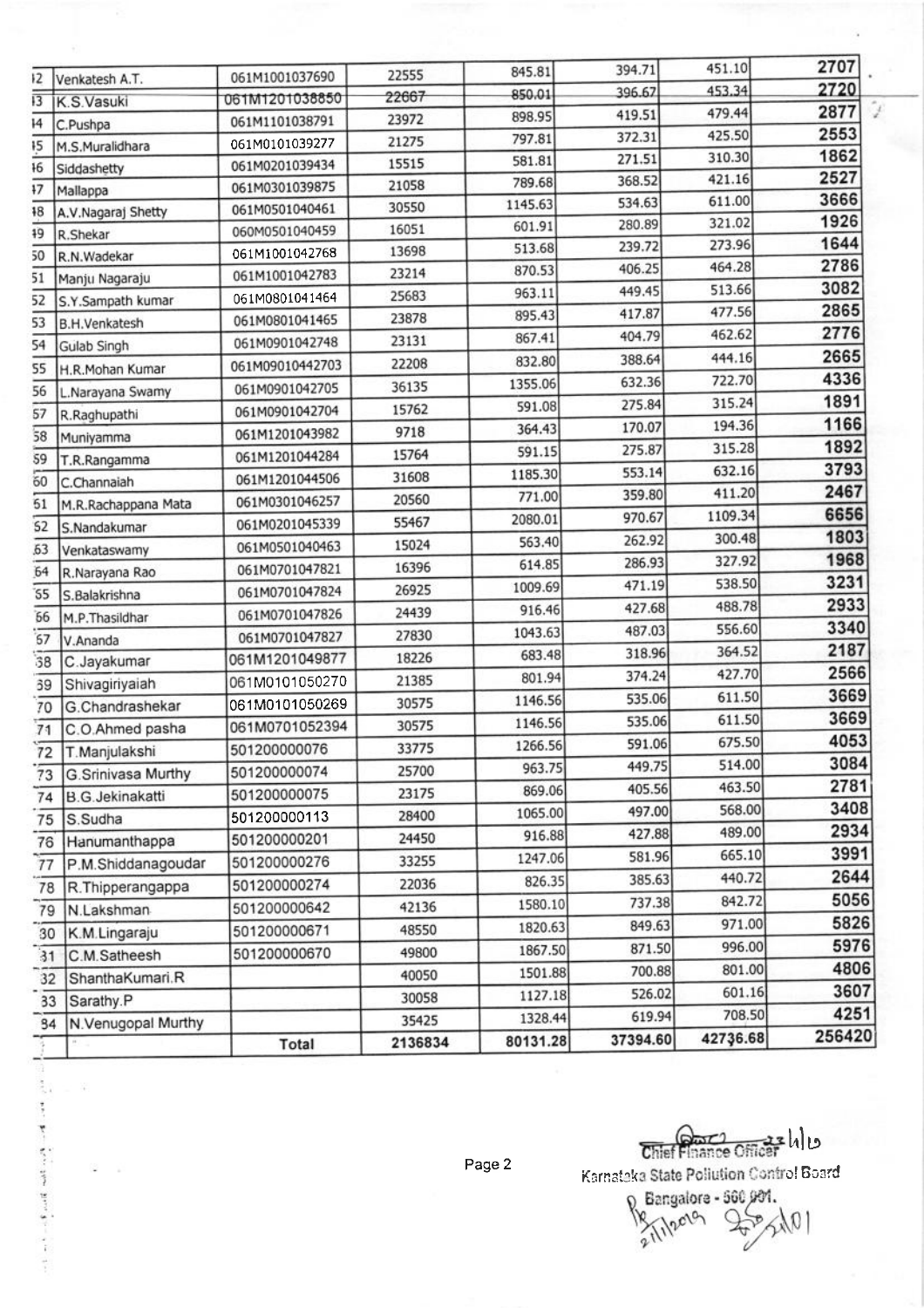#### **ANNEXURE-II**

ť

 $\ddot{\phantom{0}}$  $\frac{1}{2}$ 

|          | <b>28 1100 12010 10 31.12.2018 TO</b><br>THE FAMILY PENSIONERS OF KSPCB |                       |                  |                    |                      |                  |                                                 |  |  |  |
|----------|-------------------------------------------------------------------------|-----------------------|------------------|--------------------|----------------------|------------------|-------------------------------------------------|--|--|--|
| ā.<br>'o | Name of the Pensioner<br>Srl/Smt.                                       | <b>ANNUITY NUMBER</b> | Basic<br>Pension | Due DA at<br>3.75% | Drawn DA at<br>1.75% | <b>Diffrence</b> | Arrears D.A for 6<br>months from<br>1.7.2018 to |  |  |  |
|          | Jayalakshmamma W/o. Muthappa (Late)                                     | 06-0256               | 8500             | 318.75             |                      |                  | 31.12.2018                                      |  |  |  |
|          | Sharadamma W/o. M. Muniraju (Late)                                      | 06-0255               | 13049            | 489.34             | 148.75               | 170.00           | 1020                                            |  |  |  |
|          | Sharadamma R. W/o. Chandrashekar (Late)                                 | 501M0312005922        | 14469            | 542.59             | 228.36               | 260.98           | 1566                                            |  |  |  |
|          | Suvarnamma B.P.W/o. H. Krishna (Late)                                   | 501M0314007626        | 8500             | 318.75             | 253.21               | 289.38           | 1736                                            |  |  |  |
|          | Meenakumari W/o. Munivenkatappa (Late)                                  | 06-0257               | 10659            | 399.71             | 148.75               | 170.00           | 1020                                            |  |  |  |
|          | Kavitha W/o. S. Ningaiah (Late)                                         | 06-0258               | 10967            |                    | 186.53               | 213.18           | 1279                                            |  |  |  |
|          | Chinnalaxmi W/o. N.H.Nagaraju (Late)                                    | 501M0516008030        | 14038            | 411.26             | 191.92               | 219.34           | 1316                                            |  |  |  |
|          | Chamundi W/o. B.M. Muniswamy (Late)                                     | 061M1123016950        | 9989             | 526.43             | 245.67               | 280.76           | 1685                                            |  |  |  |
|          | Thangamma T.T. W/o. P.K. Oppen (late)                                   | 061M0801016949        | 10778            | 374.59             | 174.81               | 199.78           | 1199                                            |  |  |  |
|          | Nirmala B.k. W/o. M. Jayaram (Late)                                     | 061M0901018978        | 16649            | 404.18             | 188.62               | 215.56           | 1293                                            |  |  |  |
|          | Ramavathi W/o. Mahadeva (Late)                                          | 061M0707021693        | 16256            | 624.34             | 291.36               | 332.98           | 1998                                            |  |  |  |
|          | Shivalingamma W/o. Thimmaiah (Late)                                     | 061M0318021862        |                  | 609.60             | 284.48               | 325.12           | 1951                                            |  |  |  |
|          | Ayesha Kowsar S. W/o. Ilyas Pasha (Late)                                | 061M0502022681        | 11917            | 446.89             | 208.55               | 238.34           | 1430                                            |  |  |  |
|          | Mari Easther K. W/o. J. Pyatric (Late)                                  | 061M0401024395        | 27339            | 1025.21            | 478.43               | 546.78           | 3281                                            |  |  |  |
|          | Renuka Shivappa Bendigeri<br>W/o                                        | 061M0620024370        | 18401            | 690.04             | 322.02               | 368.02           | 2208                                            |  |  |  |
|          | Bendigeri S.R. (Late)                                                   |                       | 8500             | 318.75             |                      |                  |                                                 |  |  |  |
|          | Ramani.P Sirsi W/o. Sirsi. P.N. (Late)                                  | 061M1201025516        | 31860            | 1194.75            | 148.75               | 170.00           | 1020                                            |  |  |  |
|          | M.Lakshmi W/o. Munirama A. (Late)                                       | 061M0617030838        | 9043             | 339.11             | 557.55               | 637.20           | 3823                                            |  |  |  |
|          | Varamahalakshmi W/o Late Basavaraju P                                   | 061M1117032801        | 21608            |                    | 158.25               | 180.86           | 1085                                            |  |  |  |
|          | Sakamma A.K. W/o. Late Kempanna                                         | 061M0518034246        | 10226            | 810.30             | 378.14               | 432.16           | 2593                                            |  |  |  |
|          | Sampathkumari P. w/o Late Balkrishna G                                  | 061M0624035341        | 8833             | 383.48             | 178.96               | 204.52           | 1227                                            |  |  |  |
|          | Lakshmi Bai w/o Late Balajivittal Singh                                 | 061M0601035949        | 15142            | 331.24             | 154.58               | 176.66           | 1060                                            |  |  |  |
|          | Swarnambika w/o Late J.Renukaradhya                                     | 061M0901036659        |                  | 567.83             | 264.99               | 302.84           | 1817                                            |  |  |  |
|          | Sowbhagyamma.N, W/o.Late S.Mohan Kumar                                  |                       | 12374            | 464.03             | 216.55               | 247.48           | 1485                                            |  |  |  |
|          |                                                                         | 061M1101043120        | 18612            | 697.95             | 325.71               | 372.24           | 2233                                            |  |  |  |
|          | Kamakshi w/o Late D.Narayana swamy                                      | 061M1001049205        | 11672            | 437.70             | 204.26               | 233.44           | 1401                                            |  |  |  |
|          | Meenakshi, W/o. Late Bheema Reddy                                       | 061M1001049206        | 12618            | 473.18             | 220.82               | 252.36           | 1514                                            |  |  |  |
|          | Vinutha.B, W/o.Late.M.S.Anand                                           |                       | 20504            | 768.90             | 358.82               | 410.08           |                                                 |  |  |  |
|          | Geeta Parashuram Lamani,<br>W/o.Late.Parashuram Lamani                  |                       | 8500             | 318.75             | 148.75               | 170.00           | 2460                                            |  |  |  |
|          |                                                                         | <b>Total</b>          | 381003           | 14287.61           | 6667.55              | 76200C           | 1020<br>A E T R                                 |  |  |  |

# STATEMENT SHOWING THE D.A.ARREARS TO BE PAID FOR THE PERIOD FROM

Chief Finance Officer<sup>3</sup>/1/1 Karnataka State Pollution Control Board<br>
Pangalore - 560 001

Page 1